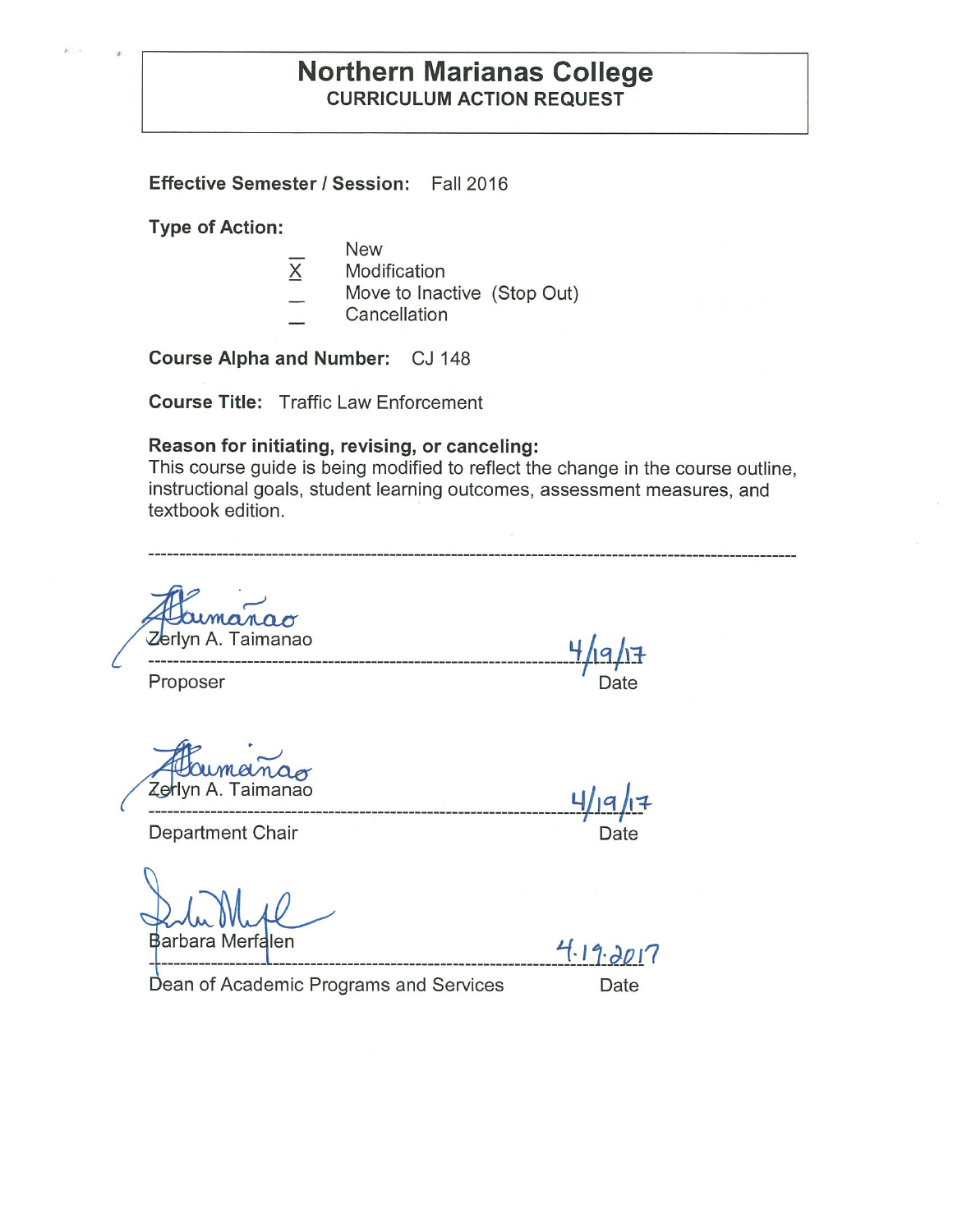**Page:** 1

### **Northern Marianas College Course Guide**

Course: CJ 148 Traffic Law Enforcement

### **1. Department**

Criminal Justice

### **2. Purpose**

The purpose of this course is to provide the student with the knowledge and skills required to effectively deal with common vehicle violations by being able to recognize violations and to safely and professionally contact the violator. Additionally, the student will be able to apply the steps required at an accident scene that are necessary to protect life and property.

### **3. Description**

**A. Required/Recommended Textbook(s) and Related Materials**  Recommended National Highway and Traffic Safety Administration. 2013 Edition.

### **B. Contact Hours**

- **1. Lecture:** 4 hours per week/ 60 hours per semester
- **2. Lab:** N/A
- **3. Other:**

### **C. Credits**

- **1. Number:** 4
- **2. Type:** Regular Degree Credits

### **D. Catalogue Course Description**

This course studies the vehicle codes of the CNMI, how to effectively enforce the codes, direct traffic and manage an accident scene. (Offered Fall, Spring, and Summer)

### **E. Degree or Certificate Requirements Met by Course**

This is a required course for the Department of Public Safety cadets/students enrolled in the Basic Law Enforcement Certificate Program.

### **F. Course Activities and Design**

Lecture and discussion sessions form the basis from which the knowledge and skills are developed during this course.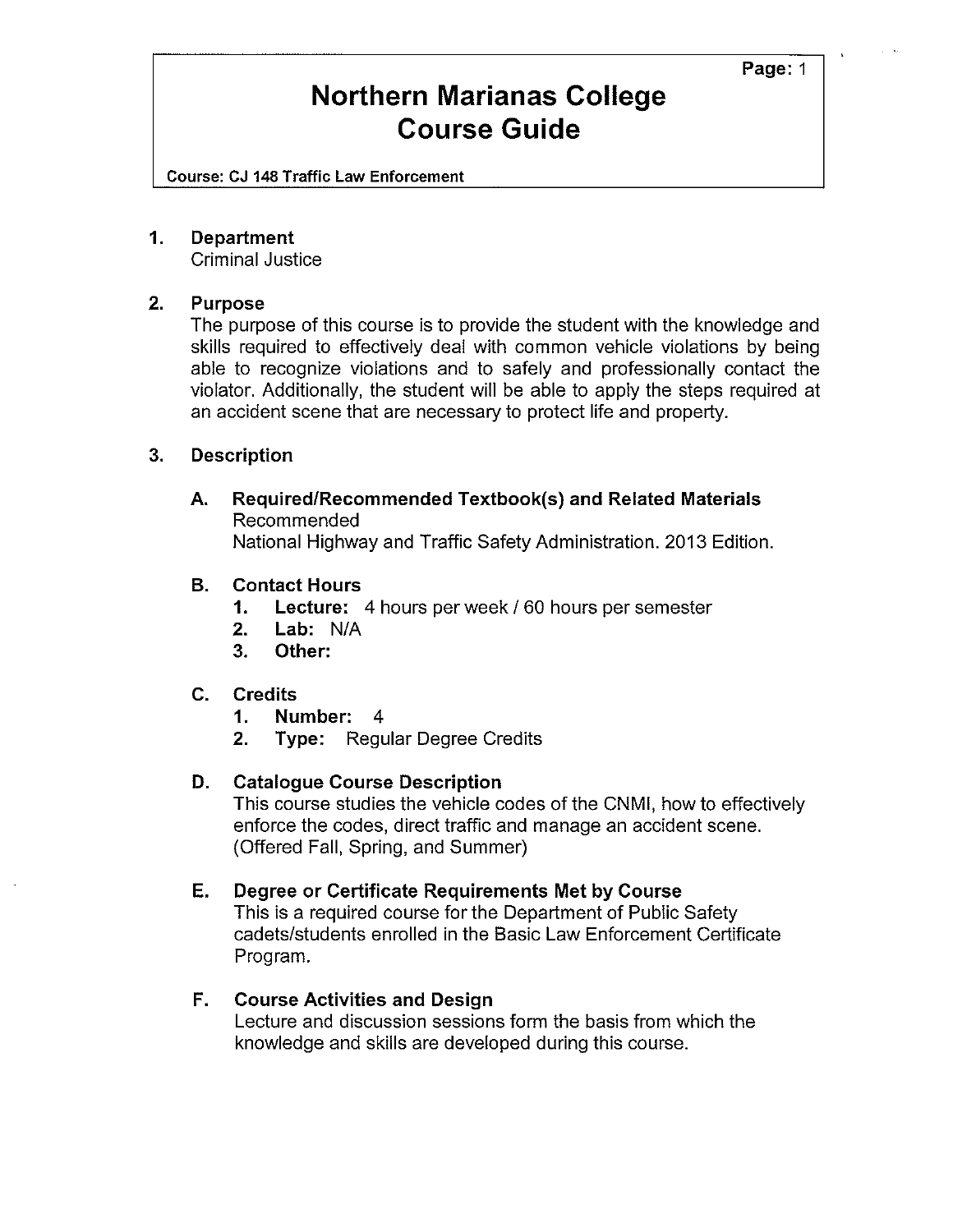**Page:2** 

# **Northern Marianas College Course Guide**

Course: CJ 148 Traffic Law Enforcement

- **4. Course Prerequisite(s); Concurrent Course Enrollment; Required English/Mathematics Placement Level(s)**  Prerequisite(s): Currently employed or a cadet with the Department of Public Safety. English Placement Level: EN 101 Math Placement Level: None
- **5. Estimated Cost of Course; Instructional Resources Needed**  Cost to the Student: Tuition for a 4-credit course and the cost of the textbook.

Cost to the College: Instructor's salary

Instructional resources needed for this course: N/A

### **6. Method of Evaluation**

Student grades will be based on the regular letter grade system as described below:

- A: Excellent  $-$  grade points: 4.0;
- B: Above average grade points: 3.0;
- C: Average grade points: 2.0;
- D: Below average grade points: 1.0;
- $F:$  Failure grade points:  $0.0$ .

NMC's grading and attendance policies will be followed.

### **7. Course Outline**

This is a topical outline and does not necessarily indicate the sequence in which the material will be presented.

- 1.0 General Provisions;
- 2.0 Registration and License;
- 3.0 Vehicle Inspections;
- 4.0 Rules of the Road;
- 5.0 Accidents and Accident Reports;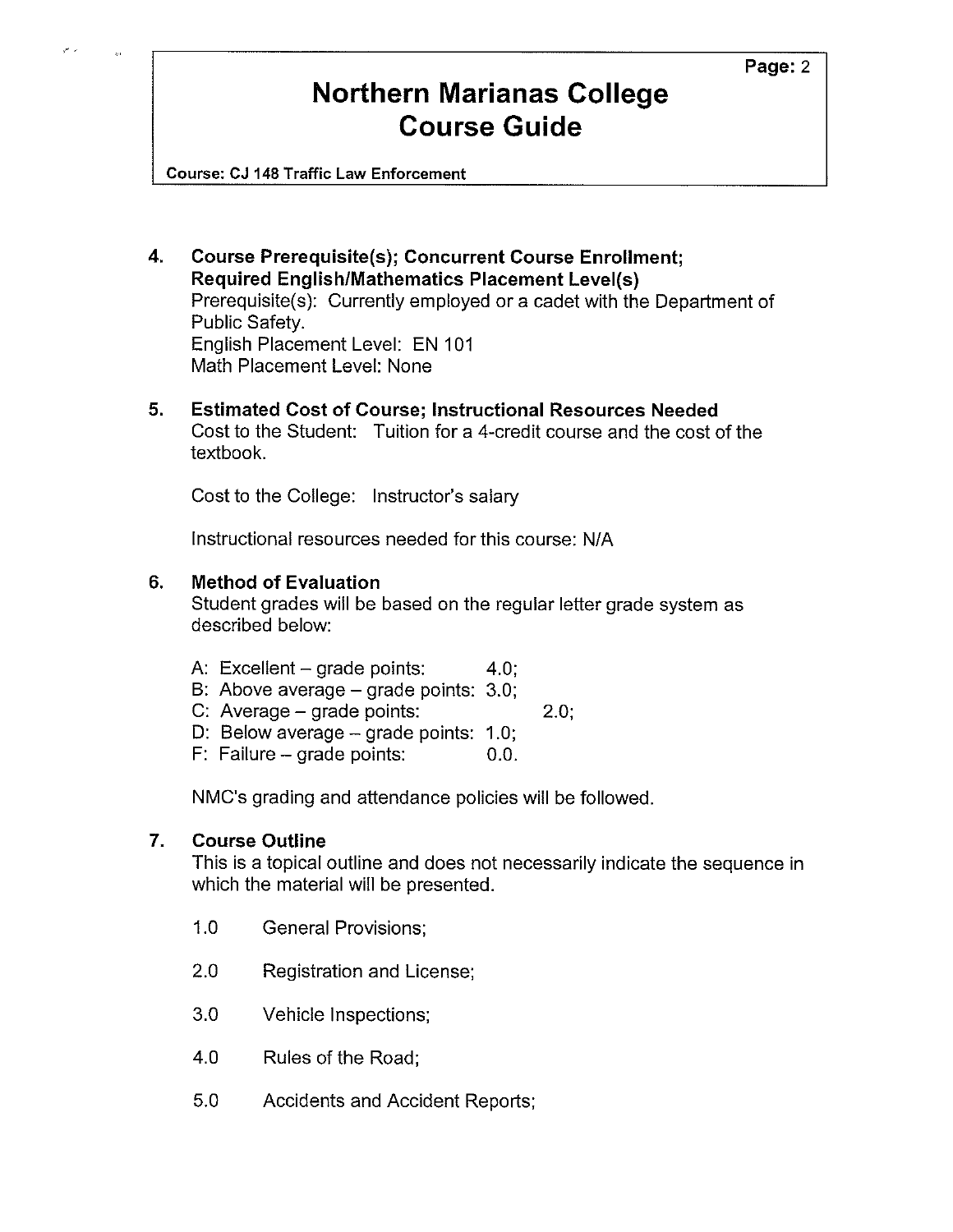# **Northern Marianas College Course Guide**

### **Course: CJ 148 Traffic Law Enforcement**

- 6.0 Serious Traffic Offenses and Penalties;
- 7.0 Financial Responsibility Laws;
- 8.0 Driving While Intoxicated Detection;
- 9.0 Standard Field Sobriety Tests; and
- 10.0 Report Writing.

### **8. Instructional Goals**

This course will introduce students to:

- 1.0 The familiarization between parked and moving violations;
- 2.0 The interviewing of the driver and striking vehicle operators process;
- 3.0 The introduction to vehicle dynamics, law of motions, and vertex;
- 4.0 The procedures at the scene of an accident;
- 5.0 The identifying of moving driving while intoxicated violations;
- 6.0 The techniques on conducting the standard field sobriety tests;
- 7.0 The familiarization on conducting the breath test;
- 8.0 The process of issuing citations;
- 9.0 The process on conducting driving while intoxicated arrests; and
- 10.0 The basic principles on effective report writing.

### **9. Student Learning Outcomes**

Upon successful completion of this course, students will be able to:

- 1.0 Recognize driving behaviors and other indicators commonly exhibited by impaired drivers;
- 2.0 Identify techniques on how to detect impaired drivers;